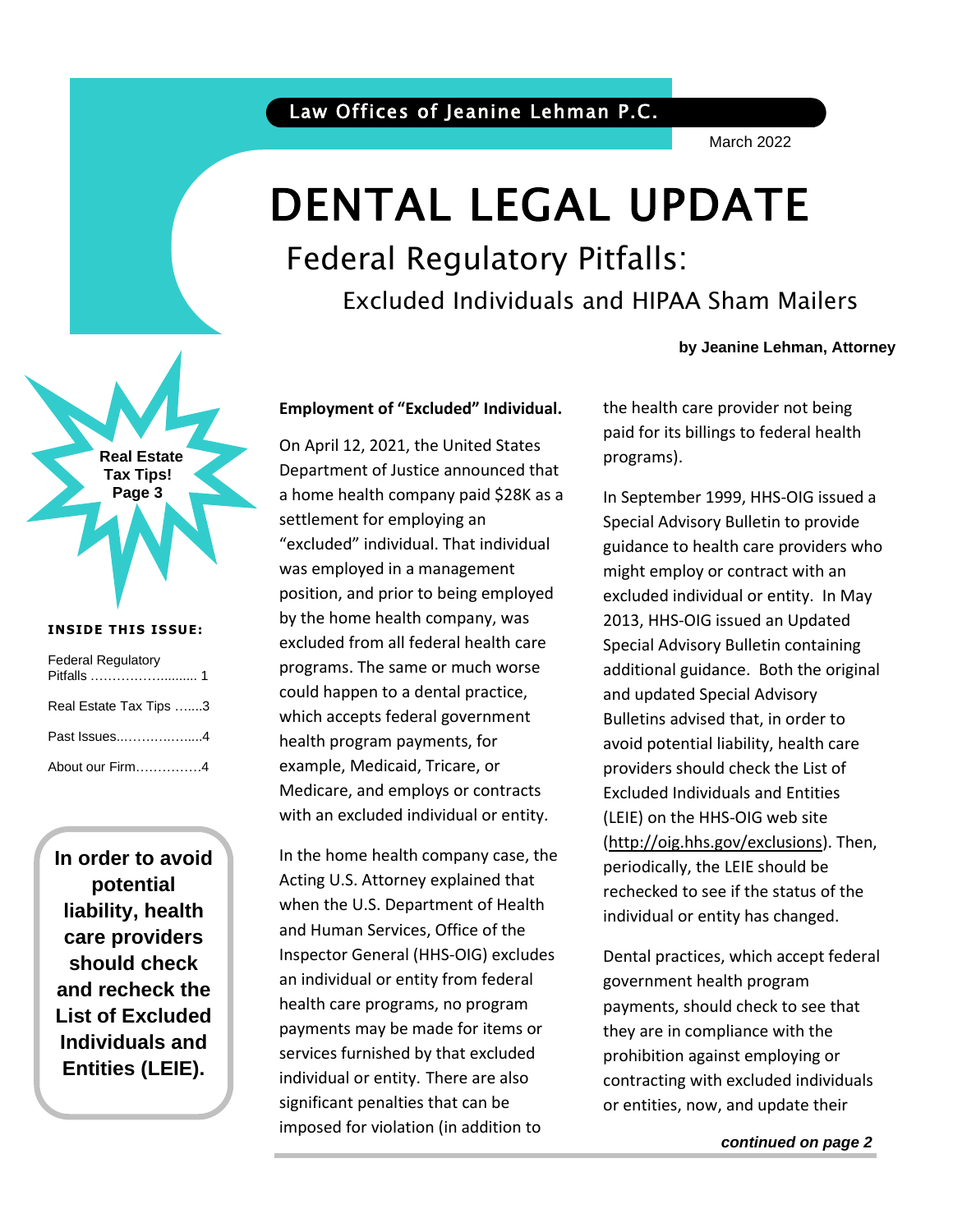#### **Speaking Requests**

For **Jeanine Lehman** and her colleagues to speak to professional and business groups on legal and practice management topics, please contact Jeanine Lehman at **(512) 918-3435** or [jeanine@jeanine.com](mailto:jeanine@jeanine.com)

ì



#### **Website Favorites**

Law Offices of Jeanine Lehman P.C. [www.jeanine.com](http://www.jeanine.com/)

Capital Area Dental Society [www.capitalareadental.org](http://www.capitalareadental.org/)

> Texas State Board of Dental Examiners tsbde.texas.gov

Texas Dental Association [www.tda.org](http://www.tda.org/)

> Texas Academy of General Dentistry [www.tagd.org](http://www.tagd.org/)

American Dental **Association** [www.ada.org](http://www.ada.org/)

LEIE oig.hhs.gov/exclusions

#### **Federal Regulatory Pitfalls** *(cont.) --*

compliance by regularly checking the LEIE before employing or contracting with an individual or entity, and periodically rechecking the LEIE. If they are not in compliance, they should immediately contact a health law attorney. Since exclusion from federal health programs is a red flag, it is also prudent for dental practices, which do not accept governmental program payments, to check the LEIE.

#### **HIPAA Sham Mailers.**

In 2021, the Office of Civil Rights of the U.S. Department of Health and Human Services, which administers HIPAA, issued an alert entitled "Alert: Postcard Disguised as Official OCR Communication".

The alert states that "OCR has been made aware of postcards being sent to health care organizations informing the recipients that they are required to participate in a Required Security Risk Assessment and they are directed to send their risk assessment to *[a private company whose website link is redacted from this article]*. The link directs individuals to a nongovernmental website marketing consulting services.

Please be advised that this postcard notification did not come from OCR or the U.S. Department of Health and Human Services. This communication is from a private

page 2 DENTAL LEGAL UPDATE

entity. It is NOT an HHS/OCR communication. HIPAA covered entities and business associates should alert their workforce members to this misleading communication. Covered entities and business associates can verify that a communication is from OCR by looking for the OCR address or email address, which will end in @hhs.gov, on any communication that purports to be from OCR, and asking for a confirming email from the OCR investigator's hhs.gov email address. The addresses for OCR's HQ and Regional Offices are available on the OCR website at [https://www.hhs.gov/ocr/about](https://www.hhs.gov/ocr/about-us/contact-us/index.html)[us/contact-us/index.html,](https://www.hhs.gov/ocr/about-us/contact-us/index.html) and all OCR email addresses will end in @hhs.gov. If organizations have additional questions or concerns, please send an email to: [OCRMail@hhs.gov<mailto:OCRMail](mailto:OCRMail@hhs.gov%3cmailto:OCRMail@hhs.gov) [@hhs.gov>](mailto:OCRMail@hhs.gov%3cmailto:OCRMail@hhs.gov).

Suspected incidents of individuals posing as federal law enforcement should be reported to the Federal Bureau of Investigation."

The takeaway is to train all your staff and doctors be very careful about giving out information solicited by mail, email or phone and to verify the legitimacy of the source of the request independently. Having procedures in place to handle such requests is prudent – including a chain of command for who can authorize release of information.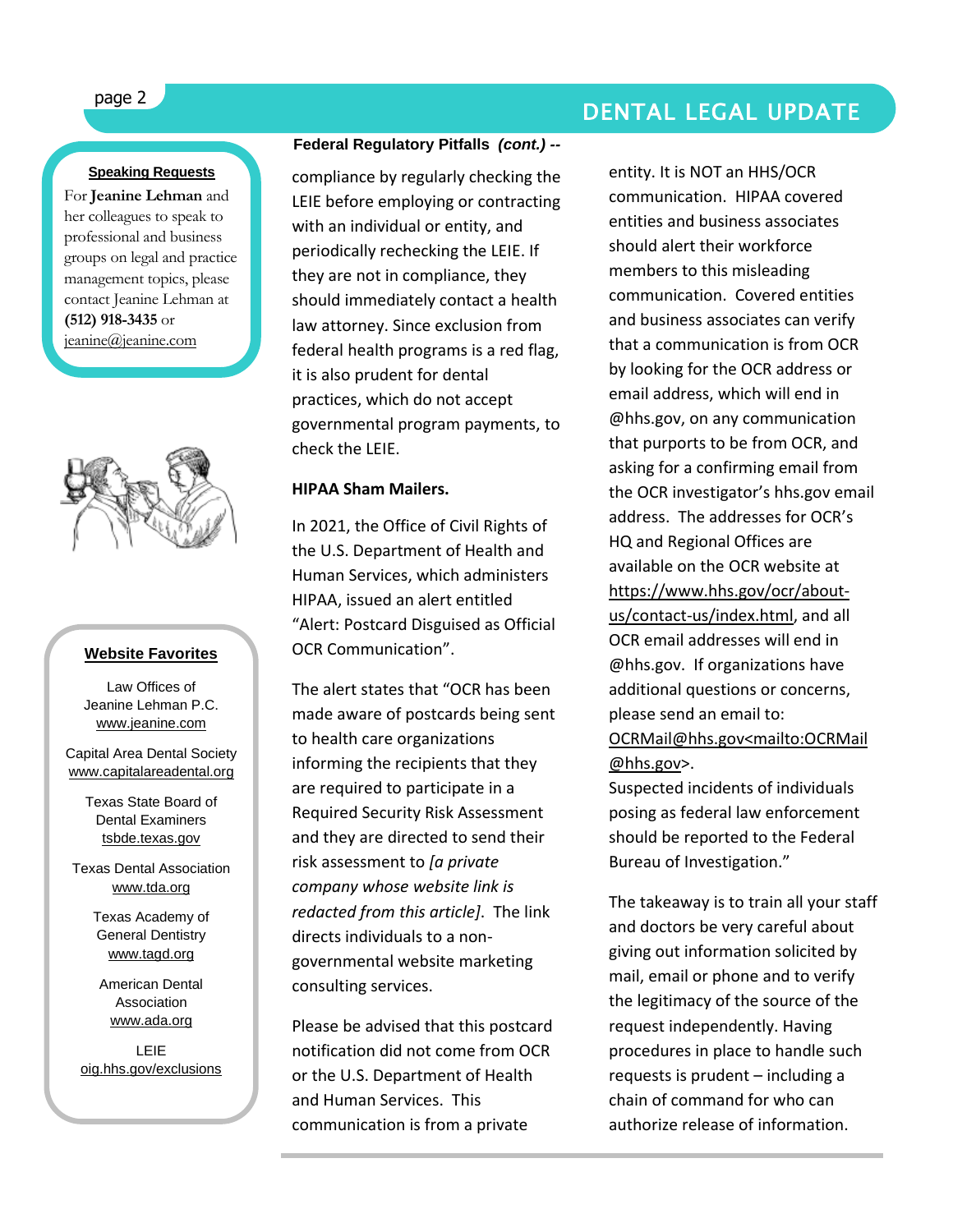#### Real Estate Tax Tips

With rapidly increasing real estate valuations and government budgets, expect real estate taxes to continue increasing in Texas. There are some exemptions applicable to principal residences that are critical to obtain, if you are eligible.

#### **General Residence Homestead Exemption.**

Texas has a General Residence Homestead Exemption, which significantly reduces real estate taxes applicable to the owner's principal residence. The property must be your principal residence and you may not claim homestead on another property. To receive the homestead exemption, application needs to be made to the appraisal district where your principal residence is located. For example, the Travis Central Appraisal District is at [www.traviscad.org](http://www.traviscad.org/) and the Williamson Central Appraisal District is at [www.wcad.org](http://www.wcad.org/) If the prior owner already has a homestead exemption, generally that exemption continues until year-end and the new owner files for a homestead exemption in the period beginning January  $1<sup>st</sup>$  and ending April 30<sup>th</sup> of the year following the purchase. Recently, the law has changed when the prior owner did not receive the homestead exemption for the year of purchase. In that case, provided that the home is the principal residence of the new owner, the new owner can file the application for the homestead exemption after the purchase in the year of purchase, rather than waiting until January 1<sup>st</sup>, and will receive the homestead exemption for the remainder of the year of purchase. This change in the law is helpful in circumstances where the home is a new home

or the prior owner was an investor. The homestead application requires submission of the applicant's driver's license or state-issued personal ID certificate with the address matching the home's address. If you have not filed for a homestead exemption on your home and are eligible, it is advisable to file now. You may file for late homestead exemption up to two years after the date on which the taxes become delinquent. In such case, you will want to contact the appraisal district for instructions for late filing of the homestead exemption. Another benefit of the General Residence Homestead exemption is that the increase of net appraised value of your home is limited to an increase of 10% over the prior year (known as the homestead cap).

**Age 65 or Older Exemption.** If you are age 65 or older, your residence homestead will qualify for an additional money saving exemption. You qualify for the Age 65 or Older Exemption the year you turn 65. You apply for the Age 65 or Older Exemption with your appraisal district.

 amount of those taxes, which ceiling applies to **Transferring School Tax Ceiling.** When you obtain the Age 65 or Older Exemption, the school district's taxes on your home have a ceiling on the future years. If you move to another principal

**Jeanine Lehman** is a Round Rock, Texas dental law attorney who practices dental, health, real estate, business and employment law.

The information in this newsletter is not a substitute for legal advice. The information is general in nature and should not be relied upon as legal advice generally or that is applicable to any particular situation. For legal advice in a particular situation, the reader is advised to retain an attorney. For reprints, call (512) 918-3435 or email [jeanine@jeanine.com.](mailto:jeanine@jeanine.com) © 2022 Jeanine Lehman.